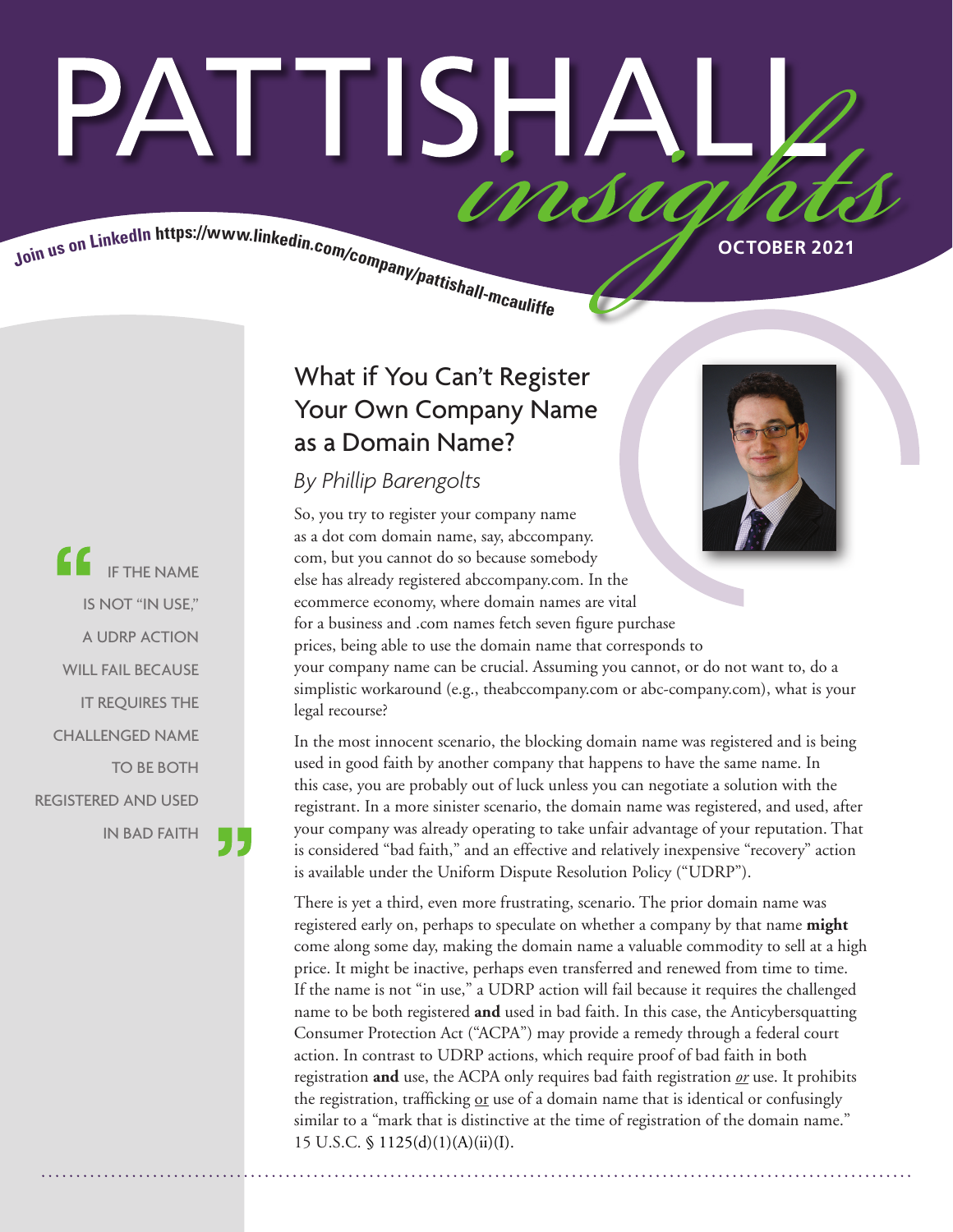However, the ACPA's application to the third scenario has not been uniform. Some federal courts, notably including the influential Ninth Circuit, have held that "registration" applies only to the initial registration of the domain name and not re-registration or renewal – whether by the same registrant or a third party. *See*, e.g., *GoPets Ltd. v. Hise*, 657 F.3d 1024 (9th Cir. 2011). One district court outsie the Ninth Circuit recently joined this view. *See Mehdiyev v. Qatar Nat'l Tourism Council,* No. 1:19-cv-03353, 2021 WL 1291143 (D. Colo. Apr. 1, 2021).

But most courts that have considered this issue have held otherwise; that re-registration/renewal also qualifies as "registration" and, therefore, renewed names can still be challenged in an ACPA action. *See Schmidheiny v. Weber,*  319 F.3d 581 (3d Cir. 2003); *Jysk Bed'N Linen v. Dutta-Roy*, 810 F.3d 767 (11th Cir. 2015); *Xereas v. Heiss*, 933 F. Supp. 2d 1, 16–17 (D.D.C. 2013); *see also*  5 McCarthy on Trademarks and Unfair Competition § 25A:52 (5th ed.) (noting Circuit split).

The Third and Eleventh Circuits, in particular, relied on the plain language of the ACPA, with the Eleventh Circuit expressly rejecting the Ninth Circuit's interpretation of "registration," to come to the opposite conclusion. It stated that

"the Act nowhere contains the qualifications of initial or creation when it refers to the act of registering. It refers simply to a registration, and a re-registration is, by definition, a registration." *Jysk* at 777-78.

Very recently, the Eastern District of Virginia went even further, explicitly concluding that *GoPets* was wrongly decided. *See Prudential Ins. Co. of Am. v. PRU.COM*, No. 1:20-CV-450, 2021 WL 2744526, at \*11 (E.D. Va. June

THE ACPA'S APPLICATION TO [RE-REGISTRATION/RENEWAL] HAS NOT BEEN UNIFORM.

30, 2021) ("…the Ninth Circuit's decision in *GoPets* is contrary to the plain text and statutory purpose of the ACPA, as there is no basis to read additional words into the statute such as *initial* or *creation.*"). By contrast, the *Mehdiyev* Court, the first outside the Ninth Circuit to follow *GoPets*, reasoned as follows:

[The Third and Eleventh Circuits' approach] only makes sense if you've already decided that there can be multiple registrations and re-registrations. If there is only one "time of registration," as the text states, then there is no reason to include a qualifier such as "initial" or "first." The fact that the statute does not discuss multiple registrations, to this court, supports rather than undermines the conclusion that, consistent with the plain reading of the text, Congress contemplated only a single time of registration.

Thus, *Mehdiyev* views the plain language reference in the Lanham Act to "registration" as referring to a

unique time of registration, i.e., the initial registration.

In conclusion, there may be recourse for recovering a domain name incorporating your own company name, which has been registered to

your detriment and damage. However, it will depend on the facts, including the renewal and transfer history of the domain name, as well as the way the ACPA is interpreted in different federal courts around the country. Ultimately, if you are faced with one of the scenarios noted above, you must carefully consider these factors in determining your options for action to preserve your online trade identity. ■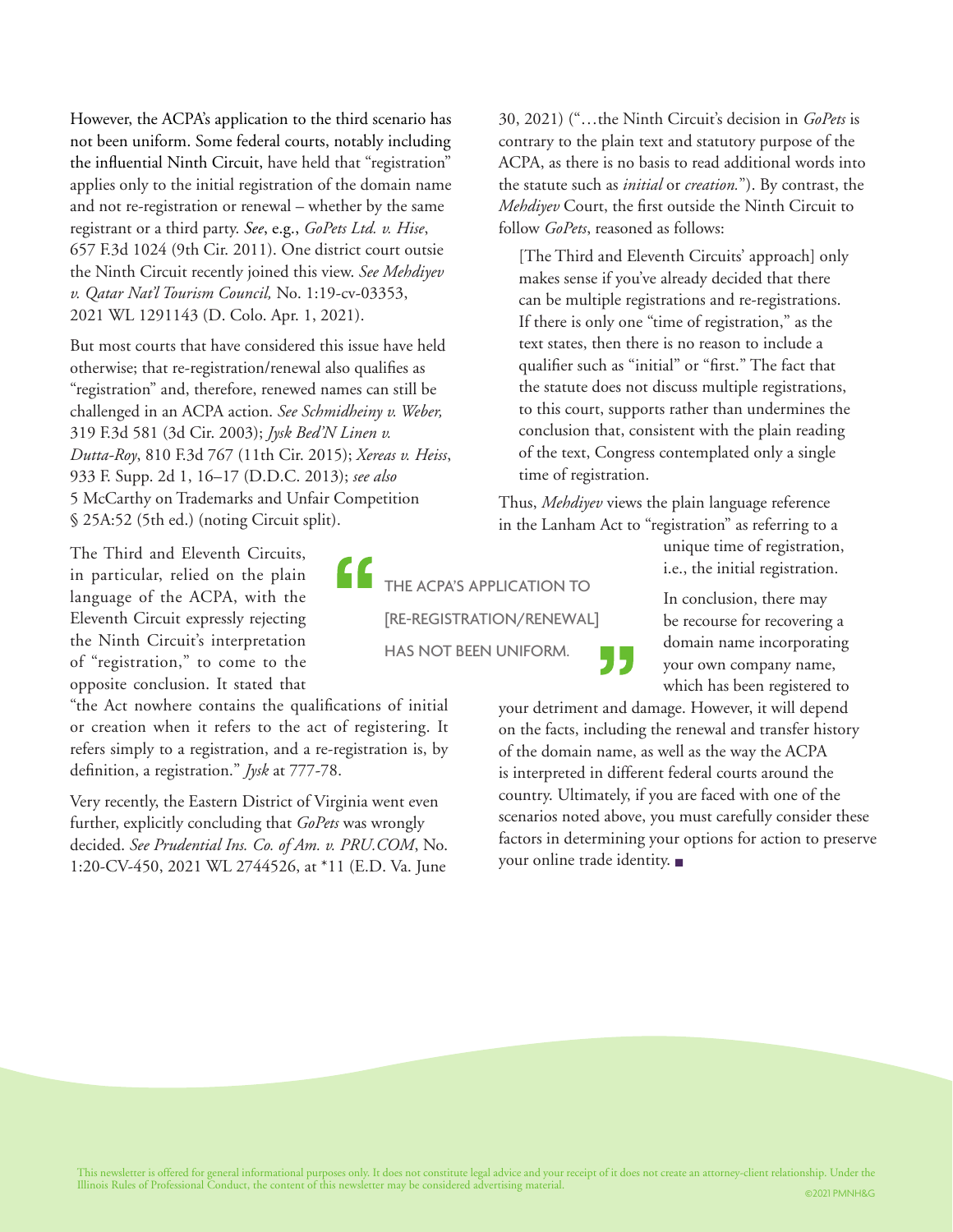

# NEW PARTNER

# **Felicia Traub**



We are pleased to welcome Felicia Traub as a Partner. Felicia focuses her practice on domestic and international trademarks and brand protection. She brings over 25 years of experience counseling clients

from a broad spectrum of industries with regard to trademark clearance, protection and maintenance, proper trademark usage, intellectual property aspects of mergers, acquisitions, divestitures and securitizations, global rebranding initiatives, and trademark and brand licensing. She has strategically structured and managed international trademark portfolios for large and small companies, including multi-national corporations with famous brand equities that are widely commercialized across the globe.

Felicia has practiced in both law firm and in-house corporate legal environments, including in-house with the French fashion house Chanel and in the global legal group of Colgate-Palmolive Company. In her roles as in-house and outside counsel, Felicia has ably guided her clients through the myriad of intellectual property issues that arise in all stages of a multinational product launch and roll-out — from concept stage to the shelf and beyond.

Felicia received her J.D. from New York University School of Law, where she was selected to serve on the editorial staff of the Journal of International Law and Politics and was awarded the Jack J. Katz Memorial Prize in Entertainment Law. In addition to her prior undergraduate concentration in Ancient Latin literature, Felicia is proficient in French, has studied Ancient Greek, and can read Spanish, some Portuguese and some Italian.

# PRESENTATIONS

# ■ Jonathan Jennings

Jonathan will participate in a panel focused on current IP law developments at UIC Law's 65th Annual IP Conference (Virtual) on November 4th.

#### APPOINTMENTS

# ■ Phillip Barengolts

Phil has been appointed to the INTA Emerging Issues Committee, having just completed two terms on the Legislation and Regulation Committee, U.S. Subcommittee.

#### ■ Robert Sacoff



Bob will serve as a United States Delegate to the upcoming AIPPI World Congress, from October 15-22, 2021. The Congress will develop, debate, and vote upon proposed Resolutions concerning Registrability of Trademarks

Contrary to Morality or Public Order; Inventiveness and Sufficiency of Disclosure in AI Inventions; the Role of Prior Art in Industrial Designs; and Compensation for IP Infringements.

# ■ Belinda Scrimenti

Belinda, having completed two terms as Co-Chair of the DC Bar Intellectual Property Community Steering Committee, will serve a third year on the Community's Steering Committee for 2021-22. She will also serve as a Trademark Subcommittee Co-Chair.

Belinda has also been reappointed to the INTA Trademark Offices Practices Committee, U.S. subcommittee. She is currently working on the Committee Task Force on combating fraudulent trademark filings at the USPTO, including by Chinese trademark agencies and U.S. lawyers representing them.

# PUBLICATIONS

# ■ Jonathan Jennings



In September, 2021, PTMG's *Law, Lore & Practice* newsletter published **Jonathan's** U.S. Update article about a recent court decision over offensive comments on an Instagram account and posts disparaging a University and its brand about COVID-19 policies.